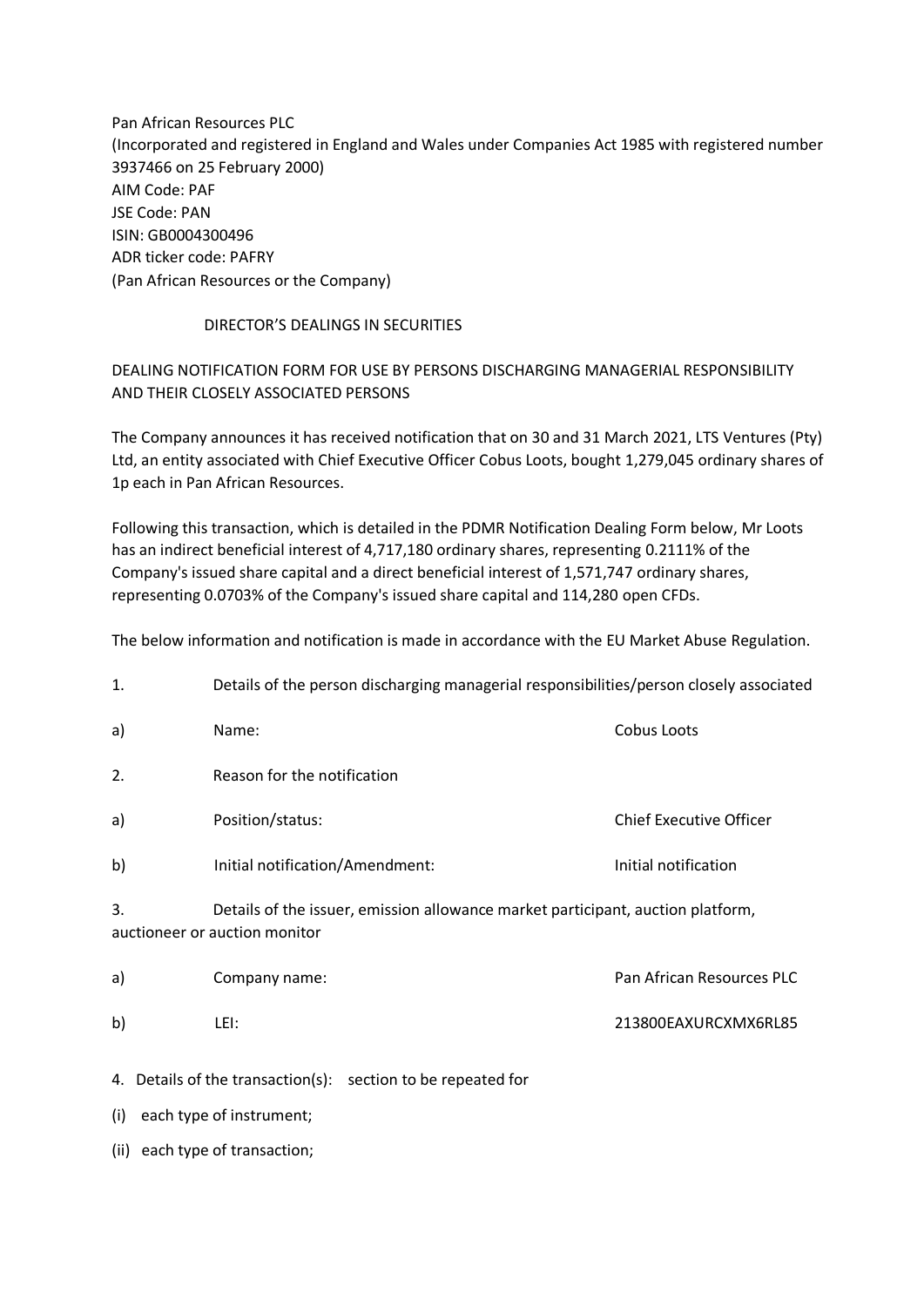(iii) each date; and (iv) each place where transactions have been conducted

a) Description of the financial and  $\overline{O}$  Ordinary shares of 1p each instrument, type of instrument:

Identification code: GB0004300496

b) Nature of the transaction:

Trade 1: Acquisition of ordinary shares by an associate of Cobus Loots, namely LTS Ventures Pty) Ltd, of which he is the sole director

Trade 2: Acquisition of ordinary shares by an associate of Cobus Loots, namely LTS Ventures (Pty) Ltd, of which he is the sole director

|                      | c) Price(s) and volume(s):                                                                           |                                                                              |
|----------------------|------------------------------------------------------------------------------------------------------|------------------------------------------------------------------------------|
| Trade 1:             |                                                                                                      | 639,570 ordinary shares                                                      |
|                      | VWAP ZA 316.49 cents per share<br>Low ZA 313.00 cents per share<br>High ZA 320.00 cents per share    |                                                                              |
| Trade 2:             | VWAP ZAR 316.64 cents per share<br>Low ZAR 314.00 cents per share<br>High ZAR 318.00 cents per share | 639,475 ordinary shares                                                      |
|                      | d) Aggregated information:                                                                           |                                                                              |
| Trade 1:<br>Trade 2: |                                                                                                      | ZAR 2,024,175.09 for ordinary shares<br>ZAR 2,024,833.64 for ordinary shares |
|                      | e) Dates of the transactions:                                                                        |                                                                              |
|                      | Trade 1:                                                                                             | 30 March 2021                                                                |
| Trade 2:             |                                                                                                      | 31 March 2021                                                                |
|                      | f) Place of the transaction:                                                                         | Johannesburg Stock Exchange                                                  |
|                      | Additional information disclosed in accordance with the JSE Listings Requirements:                   |                                                                              |
| a)                   | Nature of interest of executive:                                                                     |                                                                              |
| Trade 1:<br>Trade 2: |                                                                                                      | Indirect beneficial<br>Indirect beneficial                                   |

c) Clearance given in terms of paragraph 3.66 of the Yes